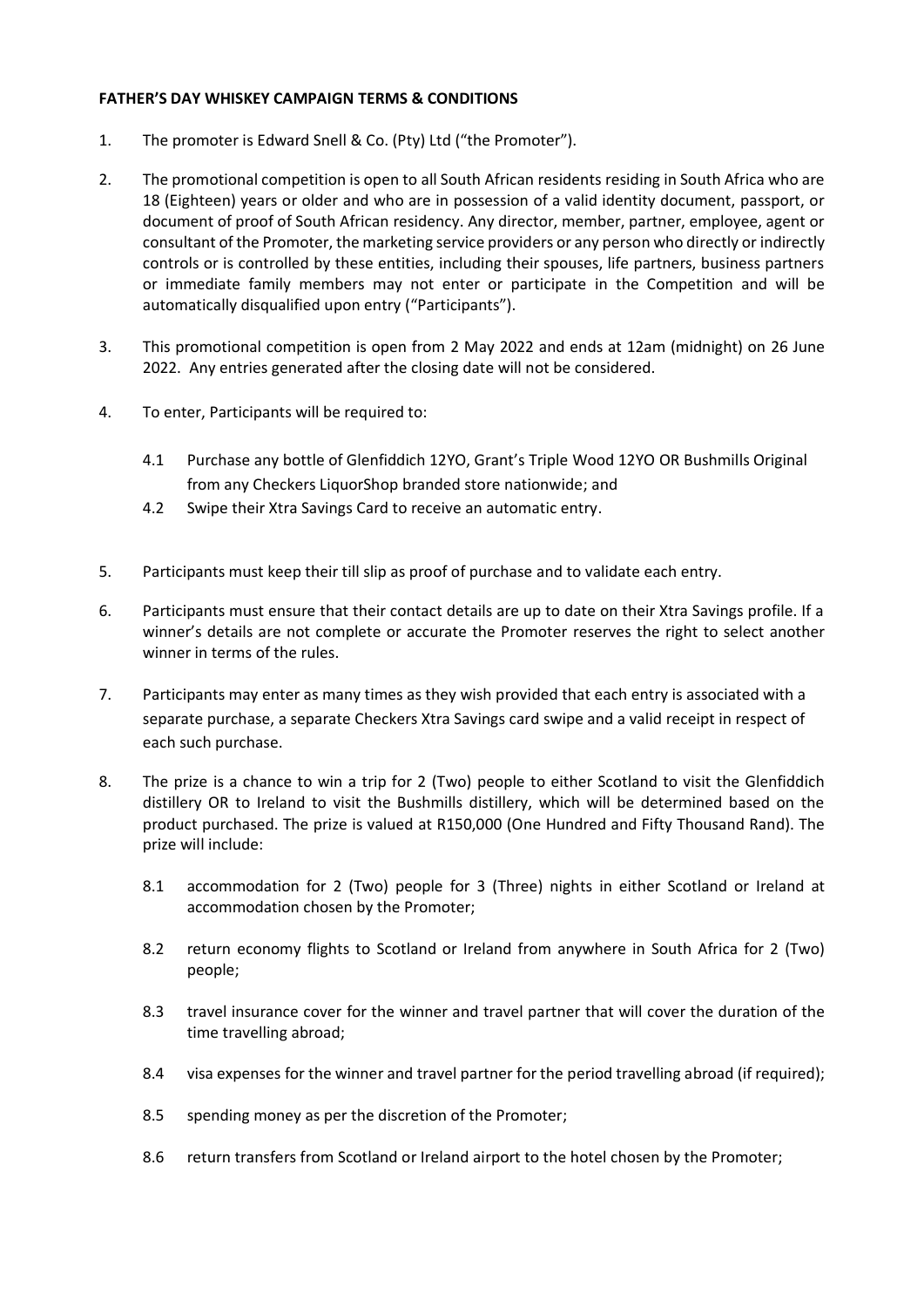- 8.7 breakfast and dinner for the time in Scotland or Ireland and selected drinks only; and
- 8.8 selected activities chosen by the Promoter will be paid for. Any activities not selected by the Promoter will be for the winner's own account.
- 9. The winner and travel partner must be in possession of a valid passport for at least six months after the date of return to South Africa and have no less than two full blank pages available in the passport. The winner and travel partners must be permitted to travel to the specified destination by the relevant authorities. The winner shall forfeit the prize in the event that for any reason whatsoever, the winner is prevented or unable to travel to the specified destination and within the specified timeframe and another winner will be selected in accordance with the rules.
- 10. The winner and travel partner will be required to have a complete vaccination status and will (if required by any relevant authorities) be required to get a PCR or other stipulated test pre-travel at their own expense.
- 11. Travel must take place by the dates specified by the Promoter which will be non-negotiable.
- 12. The trip must be booked by 1 August 2022.
- 13. The winner will be required to provide his/her name, ID number and contact details and to sign an acknowledgment of receipt of the prize.
- 14. The winner will be selected by means of a random draw by 1 July 2022 and will be notified telephonically where the winner will be required to verify their details. The Promoter (or its agent) will endeavor to contact the prize winner once every day for 5 (Five) consecutive working days after their name is drawn. If the prize winner cannot be contacted during this period, the prize will be forfeited and another winner will be selected in accordance with the rules.
- 15. A copy of these rules can be found on the following website [www.termsconditions.co.za](http://www.termsconditions.co.za/) throughout the period of the competition or can be obtained from the Promoter on telephone number 021 506 2600.
- 16. The Promoter reserves the right to name winner publicly and any other appropriate place where the Promoter deems fit. By entering the competition, the prize winner agrees to the publication of his/her name by the Promoter.
- 17. The Promoter reserves the right to use the images taken of the winner for publicity purposes in any manner they deem fit, without remuneration being made payable to the winner. However, the winner has the right to object to these images being used by written notification to the Promoter at 13 Wallflower St, Paarden Eiland, Cape Town, 7405 Att : Legal Department.
- 18. Any personal data submitted by a winner will be used solely in accordance with current South African data protection legislation and the Promoter's privacy policy.
- 19. The Promoter shall not be responsible for any lost, damaged, delayed, incorrect or incomplete entries for any reason whatsoever.
- 20. The Promoter shall not be responsible for the failure of any technical element relating to this promotion that may result in an entry not being successfully submitted.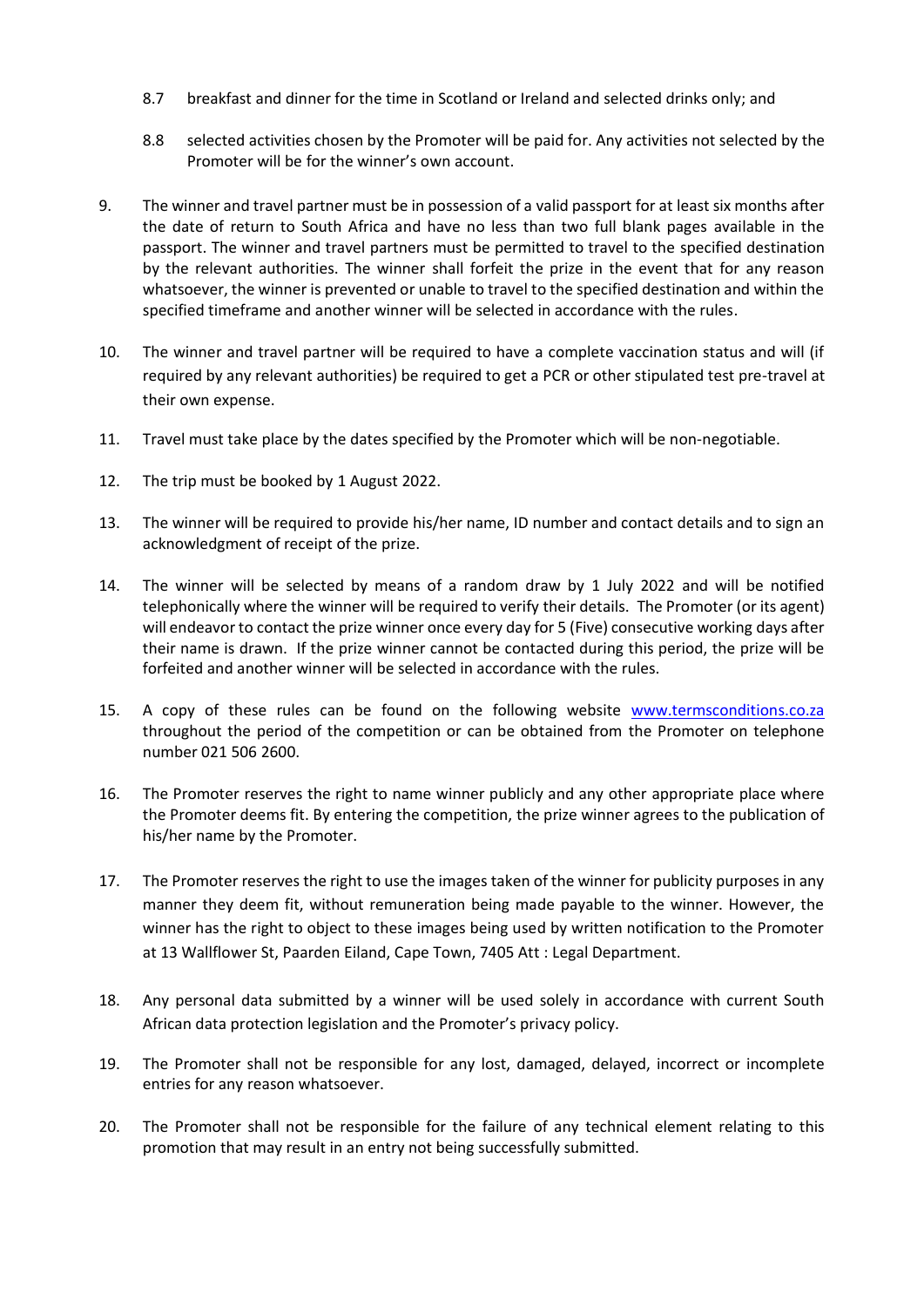- 21. The Promoter shall not be responsible for entries lost, damaged or delayed as a result of any network, computer or cell phone hardware or software failure of any kind.
- 22. The Promoter reserves the right to disqualify any claim if fraud or cheating is suspected, including without limitation, through the manipulation of code or otherwise falsifying data.
- 23. The Promotor reserves the right in its sole discretion to summarily disqualify a winner who, at any time, does not act in accordance with he spirit of the promotional competition. A disqualified winner shall immediately forfeit their right, title or interest in any prize.
- 24. No applications from agents, third parties, organised groups or applications automatically generated by computer (other than as strictly provided in these terms and conditions in respect of Participants) will be accepted. No incomplete or corrupted entries will be accepted. Entries will only be accepted if they comply with all entry instructions.
- 25. **NOTE**: Any attempt to use multiple e-mail or Facebook accounts or other tactics to enter or vote more than the stated limit may result in disqualification and all associated entries and/or votes will be void. Entries or votes generated by script, macro, bot, commercial contest subscription, incentives or other means not sponsored by the Promoter, vote-swapping sites, voting software, entering service sites or any other automated means and entries or votes by any means that subvert the entry/voting process or do not conform to the terms or spirit of these competition rules, will void the entry/votes and may disqualify the entrant.
- 25. The prize is not exchangeable for cash and is not transferrable.
- 26. The Promoter shall have the right to change or terminate the promotional competition immediately and without notice, if deemed necessary in its opinion and if circumstances arise outside of its control. In the event of such change or termination, all Participants agree to waive any rights that they have in respect of this promotional competition and acknowledge that they will have no recourse against the Promoter or its agents.
- 27. In the event that the prize is not available despite the Promoter's reasonable endeavours to procure the prize, the Promoter reserves the right to substitute prizes of equal value.
- 28. Neither the Promoter, its agents, its associated companies, nor any directors, officers or employees of such, shall be liable for any loss or damage, whether direct, indirect, consequential or otherwise arising from any cause whatsoever, which may be suffered by a Participant.
- 29. The judges' decision as to the choosing of a winner is final and no correspondence will be entered into.
- 30. Participation in the promotional competition constitutes acceptance of the promotional competition terms and conditions and Participants agree to abide by them.
- 31. All information on the website, digital channels and till slip is provided by Shoprite Checkers (Pty) Ltd., or it licensed from various license holders. You may only use this information to assist in learning more about any product or service. You may not store, reuse or utilize this information for any commercial purpose.